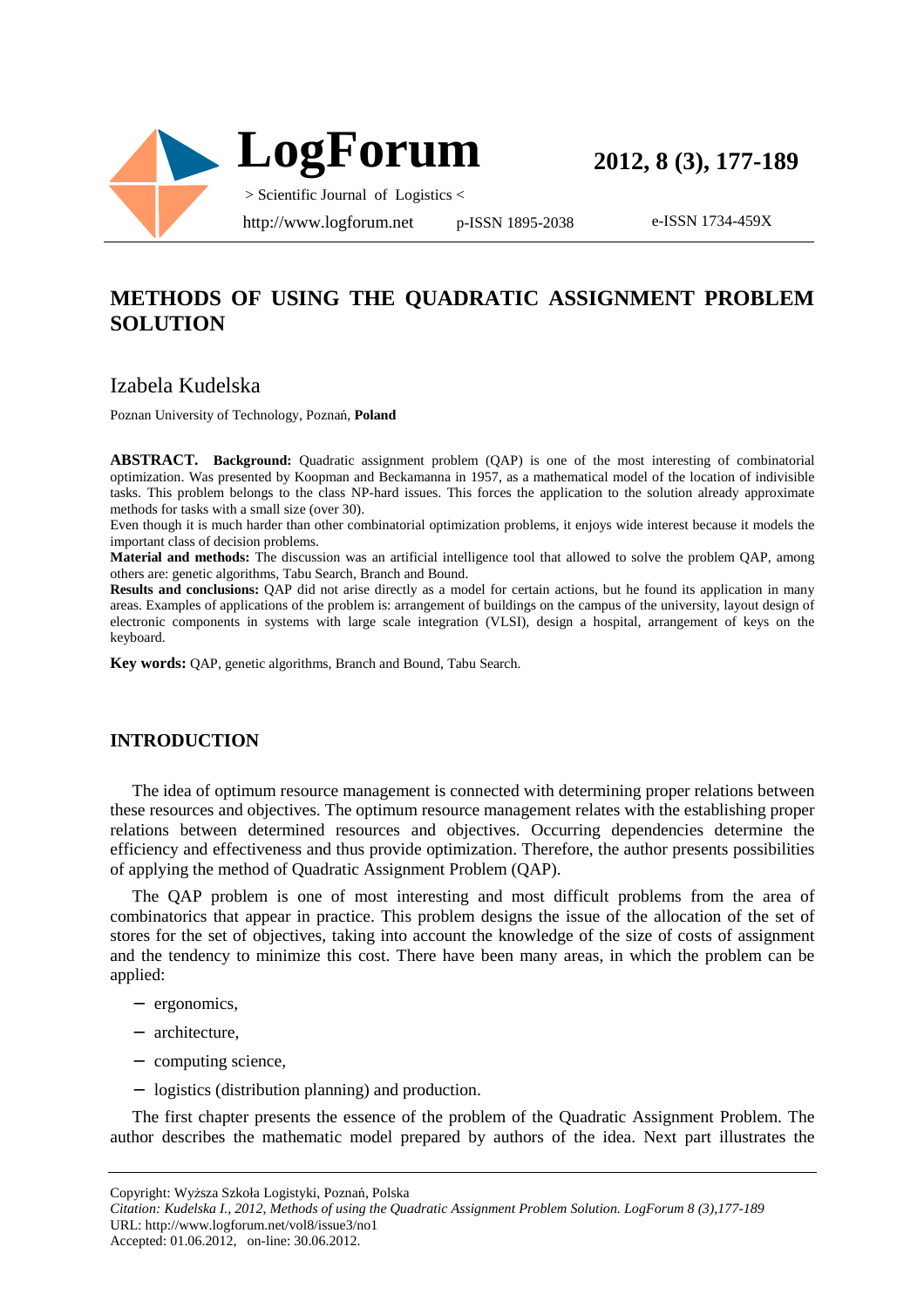calculative complexity of the QAP, bottom limits for costs, which constitute the basis for determining the algorithm of optimum solutions. Next, most frequent heuristics used for QAP solutions will be presented. In the summary, the author presents applications of the QAP problem.

## **DESCRIPTION OF THE QAP PROBLEM**

Before discussing the QAP problem, the author wants to explain the question of the Problem Linear Assignment (LAP). The explanation of principal differences between these problems can help to understand better the definition and idea of QAP.

#### *Linear Assignment Problem*

The common application of LAP used by Hanan and Kurtzberg is known as assigning *n* people to *n* work. Each allocation is related to a certain cost –  $c_{ii}$ , assigning an *i* person to *j* work. The assigning of every person is made in order to assign him/her to only one workstation in a way to minimize the total of costs for each task, i.e. its total cost. The problem can be formed in a following mathematic way:

$$
\min \sum_{i=1}^{n} c_{i\pi(i)} \tag{1}
$$

It is a set of permutation *1, 2, …, n* i  $j = \pi(i)$  for all permutations possible  $\pi = S_n$ ;  $S_n$  Every set of tasks is a set of permuations for *n* numbers, and therefore it is equal *n!* we might observe that in case of high values of *n* we are not able to verify all combinations, or such verification is very difficult. For example: if we try to assign  $n=10$  people to 10 workstations in a way, that has been described above, then we should verify *10!* i.e. about 3.63 milion different combinations.

### *Quadratic Assignment Problem – Mathematic Model*

Our target is a more complicated generalization of the Linear Assignment Problem. Beside the matrix of costs – like in LAP – it encloses also a matrix of distance participation. In order to maintain the cohesion, we might refer to works of Hanan and Kurtzberg [8] and their interpretations of the QAP. They used the case of allocation of offices for people. We find many mathematic definitions of the problem in the literature.

In QAP we obtain a matrix of costs  $C = [c_{ij}]$ , in which  $c_{ij}$  is the measure of the relation between the person *i* and the person *j*. we take under consideration *n* possible offices, to which people may be assigned. This gives us finally a so-called distance matrix  $D = [d_{kl}]$ , in which  $D_{kl}$  means the distance between the office *k* and the office *l*. let's assume that the *i* person is assigned to the *p(i)* office and that the *j* person is assigned to the  $p(j)$  office. Then, the cost related to the task is being treated as  $c_{ij}d_p$  $(i)$  *p* (*i*). And so the total cost of all tasks of assigning the office will be a sum of particular  $c_{ij}d_{p(i)p(j)}$  in relation to all *i,j*. the optimum solution of assigning will take place only when the total cost will reach its minimum.

Similarly to the case of LAP, where there are *n!* permutations , from which one can choose the optimum assigning. However, here, the principal difference between these two problems is that in contrast with LAP, in which the assigning of *j* work to a *i* person was made independently from tasks of other workers, in QAP tasks are not independent from each other. This means that one must take under consideration the assigning for everyone, who has a non-zero relation with an individual in the study of assigning this particular person *i*.

The Quadratic Assigning Problem can be formed as follows: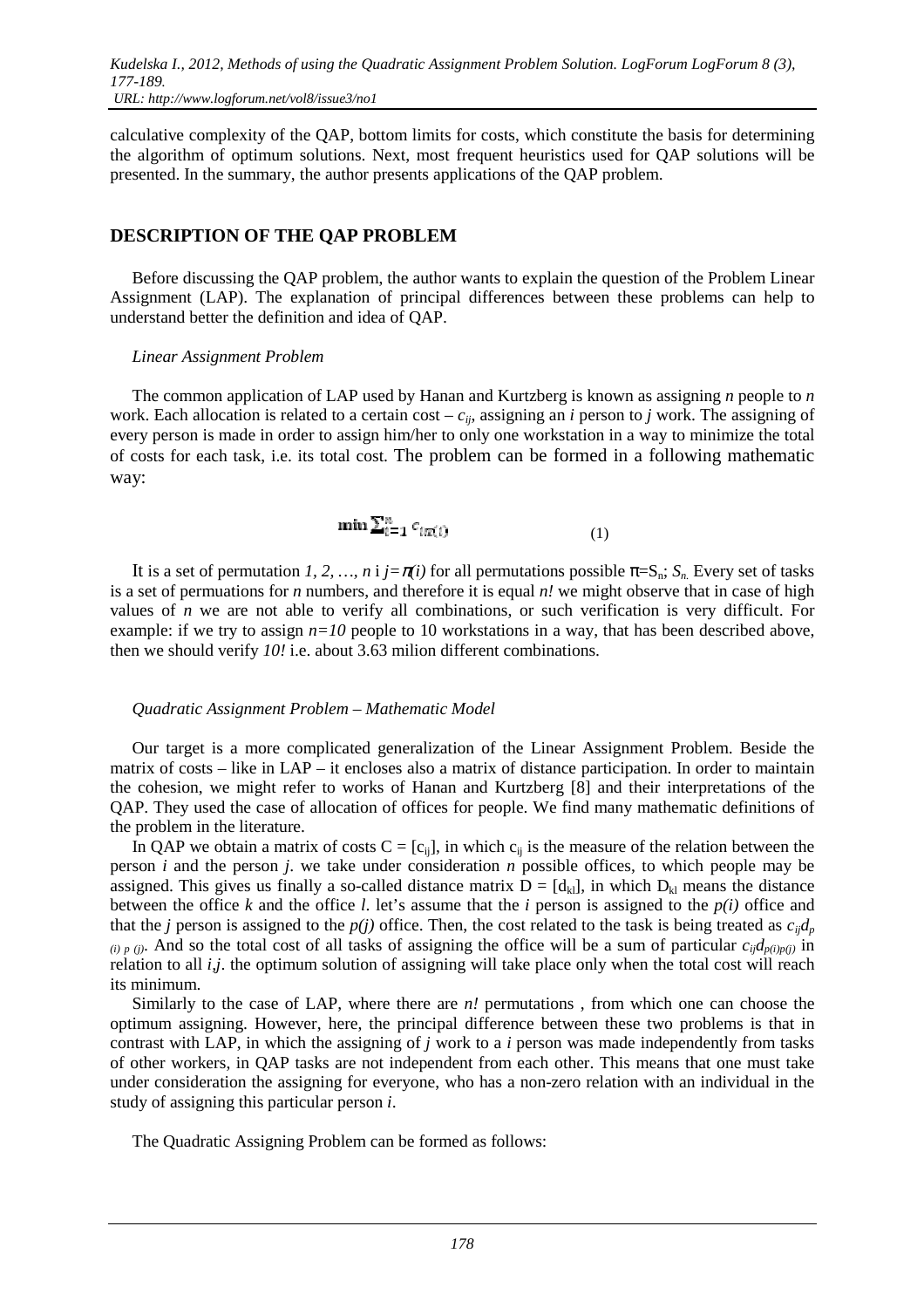There are *n* localizations and *n* tasks given. We also know a flow matrix  $A = a_{ij}$ , in which  $a_{ij}$  is for example a number of materials flowing from the task *i* and the task *j* during one unit of time. The cost matrix is  $B = b_{ij}$ , where  $b_{ij}$  is the distance between the localization *i* and the localization *j*. the cost of assigning the task  $\varphi(i)$  to the localization *i*, and the task  $\varphi(j)$  to the localization *j* is equal  $a_{\varphi(i)\varphi(j)}b_{ij}$ . the assigning of all tasks can be presented in a form of permutation *' 2 Sn.*

The figure 1 presents the problem in a graphic form. On this figure, Z1, Z2, ..., Z6 mean tasks, the flow between these tasks (matrix A) is marked by segments of different thickness – this symbolizes different flows between tasks. The problem concerns placing tasks Z1,Z2,..., Z6 in proper localizations in a way to minimize the total cost of assignment  $a_{\alpha(i)\alpha(j)}b_{ij}$ .



Source: Burkard, Dell'Amico, Martello, 2008

 Fig. 1. Quadratic Assignment Problem Rys. 1. Kwadratowy Problem Przydziału

The research in the literature of the problem shows that there are many mathematical definitions of the issue mentioned before. The author presents also the definition created by Koopman and Beckmann in 1957.

Koopman – Beckmann assumed that there are following matrixes:

- $A = (a_{ik})$  in which  $a_{ik}$  means the flow between the task *i* and the task *k*;
- $B = (b_{jl})$  in which  $b_{jl}$  is the distance between the localization *j* and the localization *l*;
- $C = (c_{ii})$  in which  $c_{ii}$  is the cost of placing the task *i* in the localization *j*;

Then, the problem has the form as presented in the figure 1 and in the formula (2)

$$
\min_{\varphi \in S_n} (\sum_{i=1}^n \sum_{k=1}^n a_{ik} b_{\varphi(1)\varphi(k)} + \sum_{i=1}^n c_{i\varphi(i)}) \tag{2}
$$

In which  $S_n$  is the permutation of natural numbers 1, 2, 3, ..., n.

The product  $a_{ik} b_{\varphi(i)\varphi(k)}$  is the cost of combining the task *i* with the localization  $\varphi(i)$ , and the task *k* with the localization  $\varphi(k)$ . Each element from the set of conditions  $c_{i\varphi(i)} + \sum_{k=1}^{n} a_{ik} b_{\varphi(i)\varphi(k)}$  is a total cost of assigning the task *i* to the localization $\varphi(i)$ , and every task *k* to following remaining localization $\varphi(1), \varphi(2), ..., \varphi(n)$ . The problem described this way, along with set matrixes A,B,C that we write *QAP*(*A,B,C*). if the problem has a non-linear character (without the known matrix *C*), we write it in a form  $QAP(A,B)[1]$ .

The problem has been applied in the issue of assigning economic activities to the localization, taking under consideration the quadratic quality indicator. It remains until today its main application.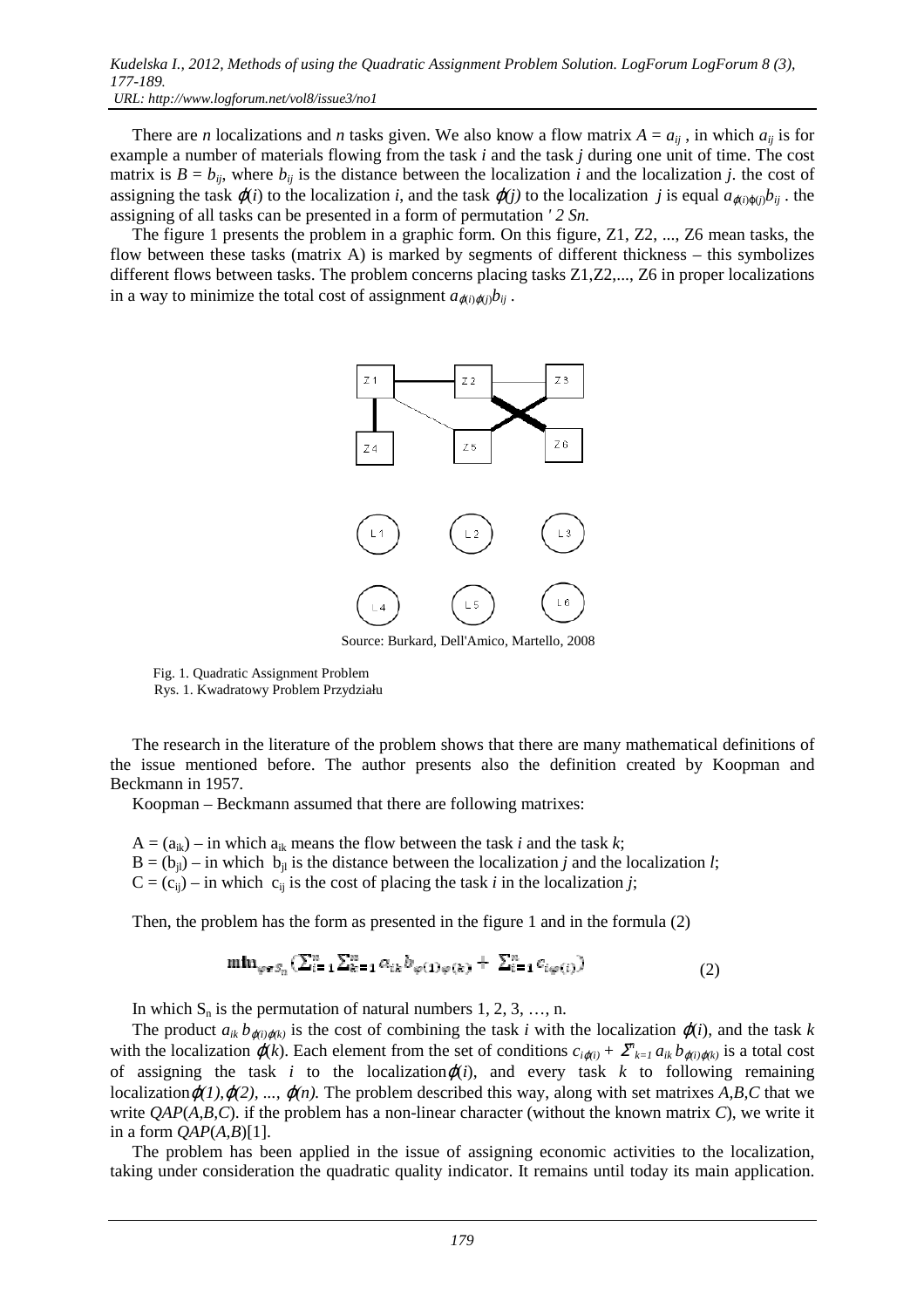It has become popular because it generates many problems from the area of combinatorics, which can be faced in problems of the real practice.

## **HEURISTICS AND ACCURATE METHODS**

In Linear Assignment Problems it is applied among other the Hungarian Algorithm. The cost matrix encloses in its columns tasks, in its rows - means that are in hand. Each cell refers to a cost of assigning means to a determined task. A cell in the first row and first column is the cost of assigning the first asset to the first task. This method fulfills its objective accurately for Linear Assignment Problems. However, assignment problems with square cost coefficient is a completely other problem. Accurate methods are not applied in cases bigger than 25 because of their big computational complexity. In such cases, when a big project is studied, it is enough to obtain an approximate solution; then it is possible to apply heuristic methods, which the author will present in the following part of the elaboration.

From all accurate methods, best results for difficult problems come from the Branch and Bound algorithm.

The exceptional difficulty of QAP has caused the development of heuristic methods of research. Genetic Algorithm, Tabu Search, Simulated annealing, and other specialistic methods, have been applied for solving QAP. The efficiency of various heuristics differs from each other with certain features, characteristic for every individual method. [P.Ji, 2006, p.108]

#### *Branch and Bound*

The algorithm is basing its action on the division of the issue on many smaller and less complicated ones. It is possible thanks to the search tree structure. Each branch of such tree represents a "sub-issue" that occurred in result of a division of an issue from a higher level. On the consecutive level of the tree incurred branches are being compared. This allows rejecting the worse branches, which results minimizing the amount of following sub-issues for studying. It is very important because the necessity of verifying all possible solutions doesn't make sense from the practical point of view, if the number of solutions is bigger than 25. The method is frequently used for small and medium problems.

The method of isolated assignment is the simplest and the most frequently applied method (Gilmore, Lawler). It is based on putting not-assigned objects to next locations. Thanks to such proceedings, one is creating an issue, which is the sub-problem of the issue of the higher level.

It is not the only method possible to find in the literature. Gavett and Plyter suggested an algorithm for pairs assignment. It is based on assigning a pair of tasks to a pair of localizations. Mirchandani and Obata present another approach; they propose a relative positioning algorithm. The idea of Roucairol is another solution; he named his algorithm Polytomic branching. The next step is to choose the best path for further search, which is being found by finding the lower limit. The GLB technique (Gilmore-Lawler bound) is very popular; its main advantage is that it's calculative side is not complicated.

One knows trials of upgrading the division and limitation method made by applying techniques for finding bottom limits. Hahn, Grant, and Hall presented a technique called Dual Procedure (DP).

#### *Genetic Algorithm*

Starting from the sixties of the 20th century, numerous scientific centers formed all sorts of schools promoting methodologies and algorithms of heuristic searching developed by oneself; methodologies, which were often inspired by mechanisms observed in the natural evolution. In the beginning of the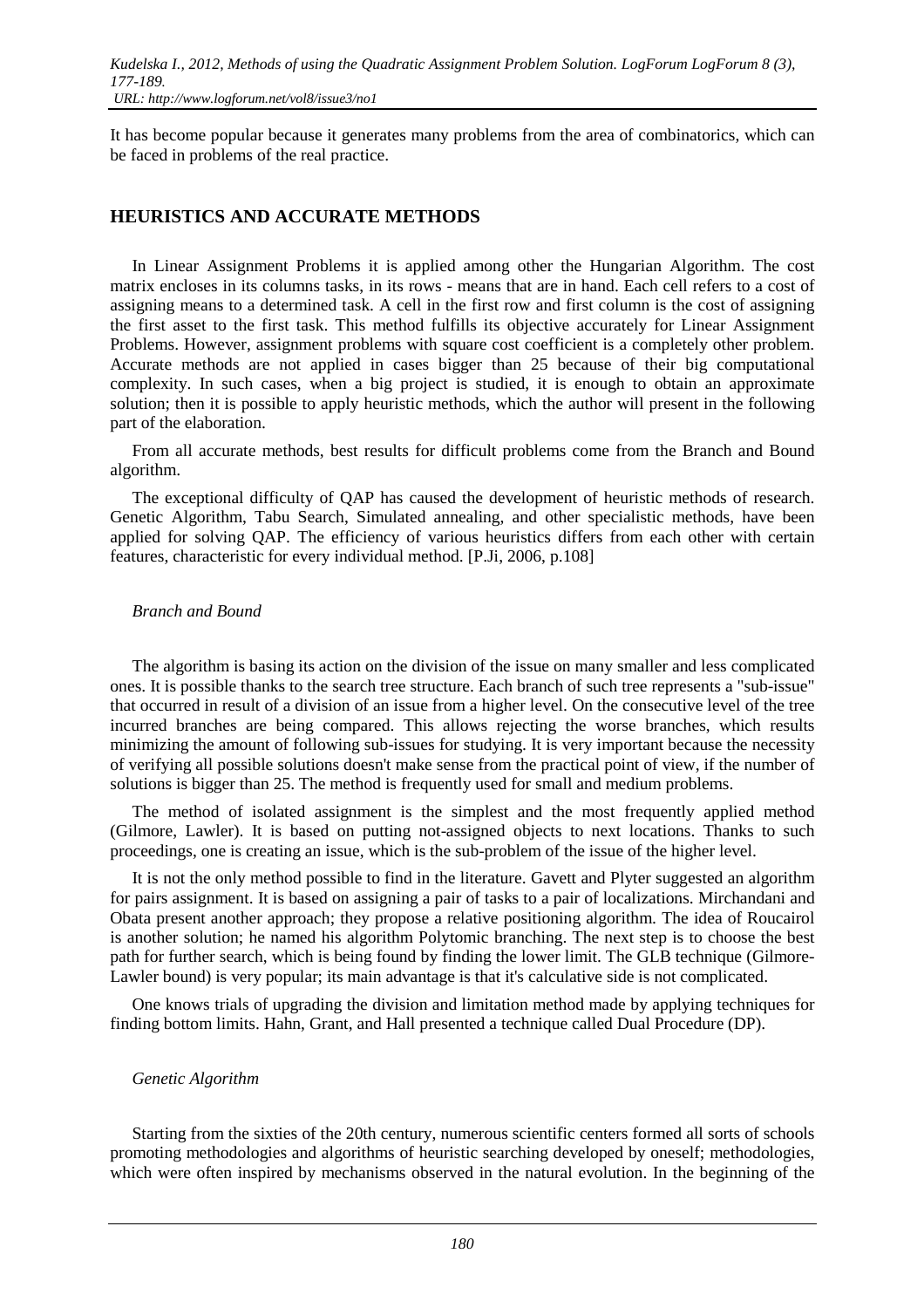nineties, representatives of all these schools met on a conference and they agreed that they shared the same object of the interest, which were evolulutionary computation. Since then, there has been accepted to name all originally developed methods and their further alterations, which ofter result from hybridization, with the name of "evolutionary algorithms". Primitive divisions didn't disappear entirely and until today disputes and controversies continue between representatives of various directions. The group of evolutionary algorithms encloses particularly genetic algorithms and evolutionary strategies. Some authors also add to this group the method called dispersed searching, although this heuristic differs creatively from previous in a quite significant way [Grygiel, 2011] [Łęski, 2008].

The genetic algorithm has been presented for the first time in 1975 by Holland. Its characteristic is that the algorithm has a binar representation of individuals and recombination with use of the singlepoint crossing, the mutation of bits of representatives and the reproduction with use of the roulette method (proportional) [Łęski, 2008].

The primary version of the genetic algorithm is currently called elementary, canonical, or simple genetic algorithm [Grygiel, 2011, Rutkowska and others, 1997].

The essence of action of genetic algorithms consists in searching the space of solutions for the problem, in order to find best solutions (taking into account a determined criterion). The algorithm operates on a certain population of individuals, i.e. solutions. This allows to search the space of solutions from different points of view in the same time. The essential genetic algorithm is made by following steps [Tate, 1995, Rutkowska and others, 1997, Łęski, 2008]:

- − The imitation i. e. choice of the initial population of chromosomes,
- − Evaluation of the range of adaptation of chromosomes to the population,
- − Verification of retention conditions,
- − Selection of chromosomes,
- − Application of genetic operators,
- − Formation of the new population,
- − Modelling of the "best" chromosome.

In the beginning of the work with use of the genetic algorithm there always must be created an initial population of code sequences - the first generation, which can be presented in form of the following formula (formula 3):

$$
P(a) = \{x_1^a, x_2^a, \dots, x_b^a\} \qquad (3)
$$

The set of these sequences can be made in an absolutely random way; however its formation can also be based on certain rules. A set of coded sequences allows to calculate a suitable set of values for functions of objective in the same time. Classical genetic algorithms work with coded sequences written in form of chains of zeros and ones; however it is possible to write a coded sequence with use of a bigger number of letters of the alphabet. Still, the most important thing is to have the possibility of decode essential information from such sequence [Knosala 2002]. Detailed information on the process of coding can be found in the following positions: [Sarker and others 2002, Anderson 2002, Rutkowska and others 1996].

Each sequence of codes is a properly coded data concerning the required value of variables, for which the value of variables should reach the extreme value. Usually, just before the formation of the first generation, one introduces parameters for genetic algorithm work into the program: number of generations, probability of mutation and crossing. After creating the first generation, each coded sequence must be calculated with use of the function of the objective prepared for this sequence. Then, after determining values of all sequences, the draw (selection) to so-called intermediary generation,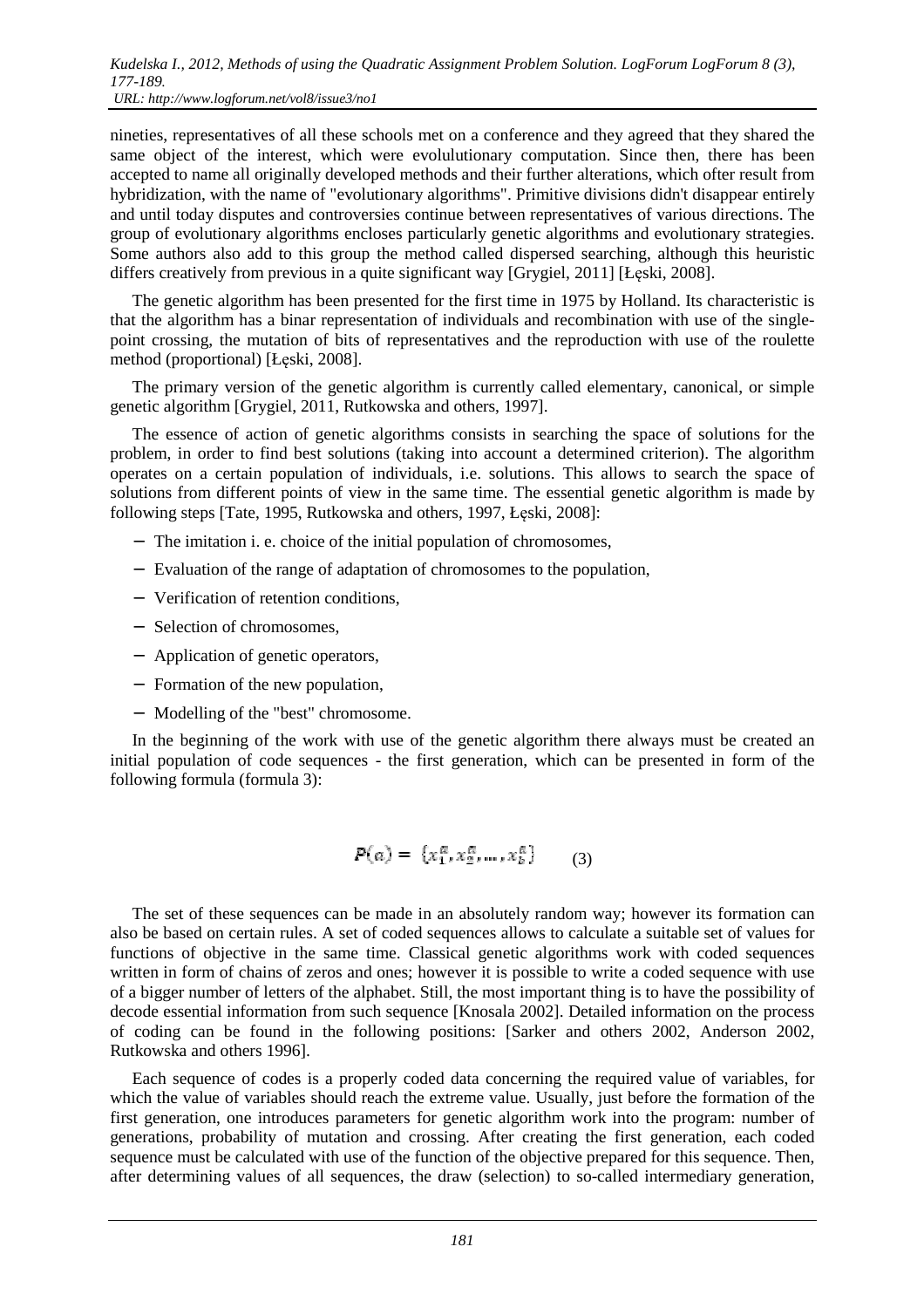takes place. The generation has the same size, i.e. the same number of sequences, as the first generation; however it doesn't have to be always this way. Sequences evaluated as "better" have more chances for entering into the determined generation and being copied into it. The chromosomes selection is about choosing on basis of calculated values of functions of chromosomes adjustment, which of them will participate in the formation of the next generation representatives. There are many methods of selection. The most popular is the so-called roulette method. When the intermediary generation is already formed, sequences of this generation are being subjected to the operation of crossing. In the simplest case it concern a random selection of a pair of sequences, a random selection of the crossing point inside sequences and exchange of places of fragments of sequences (figure 2) [Knosala 2002, Goldberg 1995, Rutkowska and others 1997].





| $1   0   1   0   1   0   1   0   1   0   0   0   0   1   1   0   0   0   0   1$ |  |  |  |  |  |  |  |  |  |
|---------------------------------------------------------------------------------|--|--|--|--|--|--|--|--|--|

Source: Personal elaboration based on [Knosala, 2002, p. 401]

 Fig. 2. Sequence crossing operation Rys. 2. Operacja krzyżowania ciągów

The literature describes many various crossing operators, which function in different ways. More information on the subject can be found in following positions: [Goldberg 1995, Michalewicz 1996, Sarker and others 2002, Rutkowska and others 1997]. However, the main goal is always to exchange information between sequences in a way to use best characteristics of parent sequences in order to form even better sequences - children [Knosala 2002, Rutkowska and others 1997, Michalewicz 1996].

After having formed the required number of children, the mutation is made. It concerns a random exchange of representation bits with small probability. Similarly to the reproduction, the mutation operates on individual parental representative. And similarly to the case of crossing, there are many types of mutation operators. However, the objective of applying the operator is always the same: to introduce the modification into sequences in order to cause the initiation of searching the space of solutions with use of the genetic algorithm in new areas, that haven't been studies yet [Knosala 2002]

Apart from two principal genetic operators, there are also a big number of other operators, for example compression [Michalewicz 1996, Goldberg 1995, Knosala 2002].

When all necessary operations on coded sequences are made, the newly formed set of sequences creates an absolutely new generation. The work of the algorithm can be finished, when the mean of the function of the objective next generations do not differ from each other [Knosala 2002].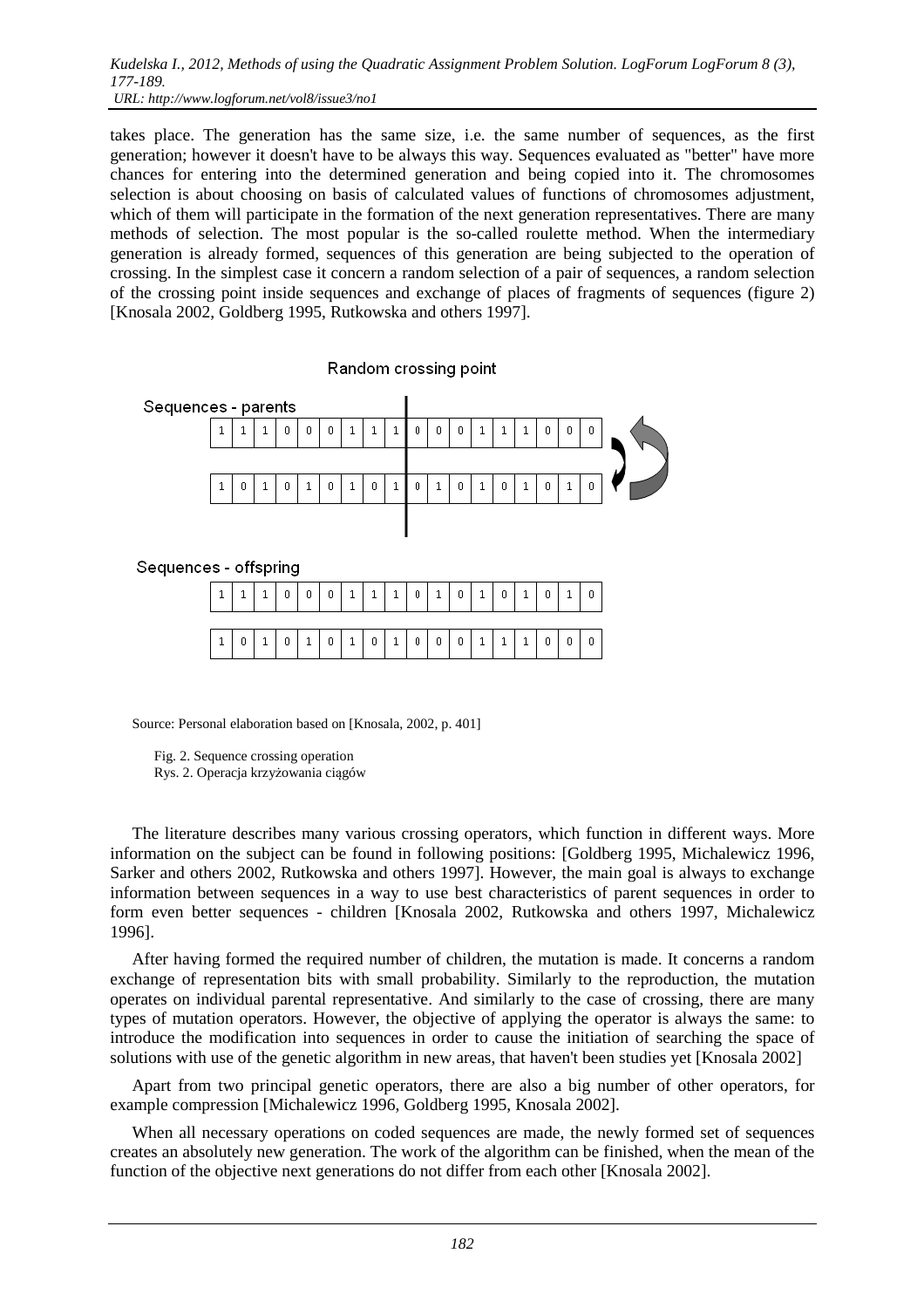Because of the essence of its functioning, each genetic algorithm for every individual problem must enclose following elements [Michalewicz 1996, Arabas 2001, Cytowski 1996]:

- − Principal representation of potential solutions of the problem,
- − Method of creating the initial population of potential solutions,
- − Function of evaluation, which has the role of the environment and it assesses solutions,
- − Principal operators that affect the composition of the children-population,
- − Values of different parameters used in the genetic algorithm (the size of the population of the probability of using genetic operators)

The basic difference between genetic algorithms and other techniques lays in the view on the process of evolution. Genetic algorithms focus on the evolution of individual units, while other techniques stress the importance of the population's evolution out.

Simple genetic algorithms don't provide solution to certain sort of problems. This involves among others the constant length of the DNA chain. Therefore, there have been introduced an extension of the genetic algorithm, which was named ESGA.

Genetic algorithms have both strong and weak sides. Their advantages are as follows [Haupt 2004]:

- − they optimize with constant and discrete variables,
- − they do not require derivative of the information,
- − they simultaneously search a big sample,
- − they handle a big number of variables,
- − they optimize composite variables,
- − they provide a list of optimum variables instead of individual solutions.

From the other side, their disadvantages are:

- − lack of sensible criteria of stoppage,
- − calculative complexity,
- − we are never certain whether the solution we found is optimal.

### *Simulated annealing*

The simulated annealing is another method for optimization. It was presented by N. Metropolis (cooriginator of MANIAC and MANIAC II computers and one of authors of Monte Carlo methods) and others in 1953 and remained later by S. Kirkpatrick and others - in 1983. The method develops iterative methods, which were based on continuous upgrading the existing solution, until it reached the moment, when the solution could not be improved anymore [Łęski 2008].

The idea of the simulated annealing method comes from the statistical physics. It is based on the analogy the behaviour of materials, which are processes with a temperature that falls with a determined tempo. If freezing out is slow, the material aims at reducing its state of energy. However, if the freezing is fast, the material transfers into an amorphous structure, with energy state that is higher than previously. In other words: molecules of a liquid move freely in a high temperature. However, when the temperature falls, molecules begin to move the more and more slowly, and gradually they form an ordered structure - a crystal. This state is characterized with a minimum level of energy. Slow cooling down the system is the necessary condition for forming the cristalic liquid; otherwise molecules of the substance will not find the optimum localization and they will form themselves in a more chaotic structure [Metropolis and others 1953, Kirkpatrick and others 1983, Łęski 2008]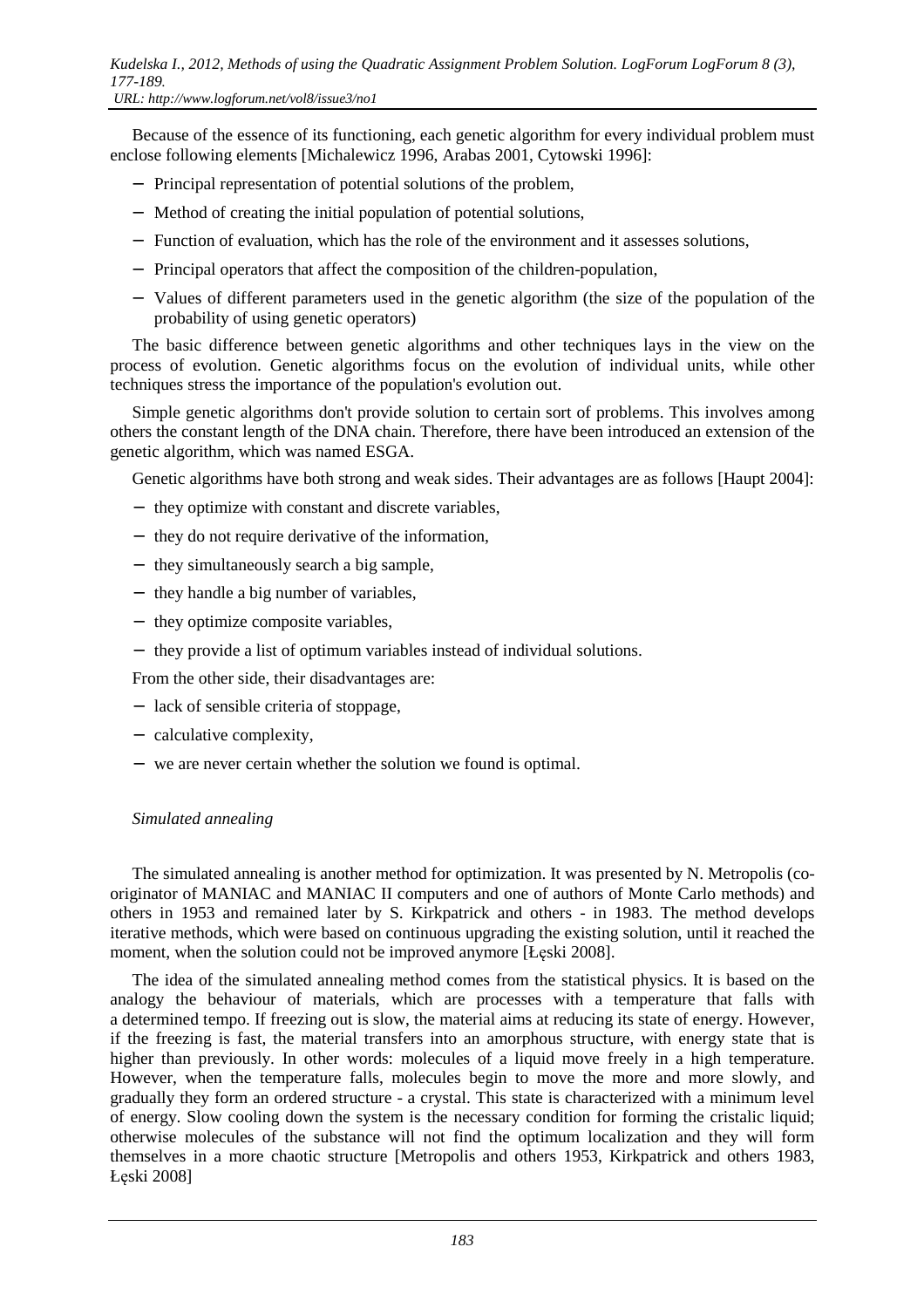The basic formula used in termodynamics for describing the phenomenon presented above, which has been transferred to the described algorithm is as follows (formula 4):

$$
P(E) \approx e^{\left(\frac{-E}{kT}\right)} \tag{4}
$$

where:

k is the Boltzman constant.

The minimized function of the criterion is an analogy of the state of energy of the material.

Physics quantity of the temperature is being replaced by a so-called *pseudotemperature*. In the simulated annealing, in the situation, when the material is being cooled down, its energy is generally reduced; however its temporal increase is accepted in order to leave the local minimum [Łęski 2008].

The method can be presented in a following way [Łęski 2008]:

- 1. We choose the initial value  $\theta$  and the initial pseudotemperature T;
- 2. We choose ∆θ on basis of the probability distribution given by a so-called *generation g function* (∆θ, T);
- 3. We calculate  $\Delta J = J(\theta + \Delta \theta) J \theta$ ;
- 4. We accept  $θ \leftarrow θ + Δθ$  with the probability given by a so-called *acceptation* α *function* (ΔJ, T);
- 5. If there were made the assumed number of iterations for the temperature T, then we reduce the pseudotemperature  $T \leftarrow \lambda T$ , where  $\lambda \in (0, 1)$ ;
- 6. If conditions of the alloy are not fulfilled, then we pass to 2); otherwise stop.

The operation from the step 5, which is supposed to reduce the pseudotemperature, is called the *annealing schedule*.

The parameter of the algorithm which is affecting the probability of worse choice of the answer is the parameter transferred directly from thermodynamic basics of the algorithm, i.e. the temperature. In the beginning of the operation, the temperature is high, thanks to this fact the algorithm can change the solution configuration very often, choosing worse solutions frequently. Along with next iterations of the algorithm the temperature is dropping and better solutions are selected more and more often. In the end of the algorithm work the temperature is so low that the probability of making the worse choice is nearly equal none. Then, the algorithm behaves in the same way as a typical iterative algorithm and it tries to improve the solution to the maximum.

There is a type of Boltzman machine – called the Cauchy machine or, in other words, the algorithm of fast simulated annealing, in which the function of the generation is determined as (formula 5) [Szu and others 1987]:

$$
g(\Delta \theta, T) = \frac{T}{(\|\Delta \theta\|^2 + T^2)^{\frac{p+1}{2}}} \tag{5}
$$

The literature presents it also as a so – called very fast simulated annealing.

In many practical situations the application of simulated annealing is not possible because of the computational effort related to the required annealing schedule. It is possible to present it in other words: in order to obtain the global minimum, it is necessary to reduce the pseudotemperature very slowly.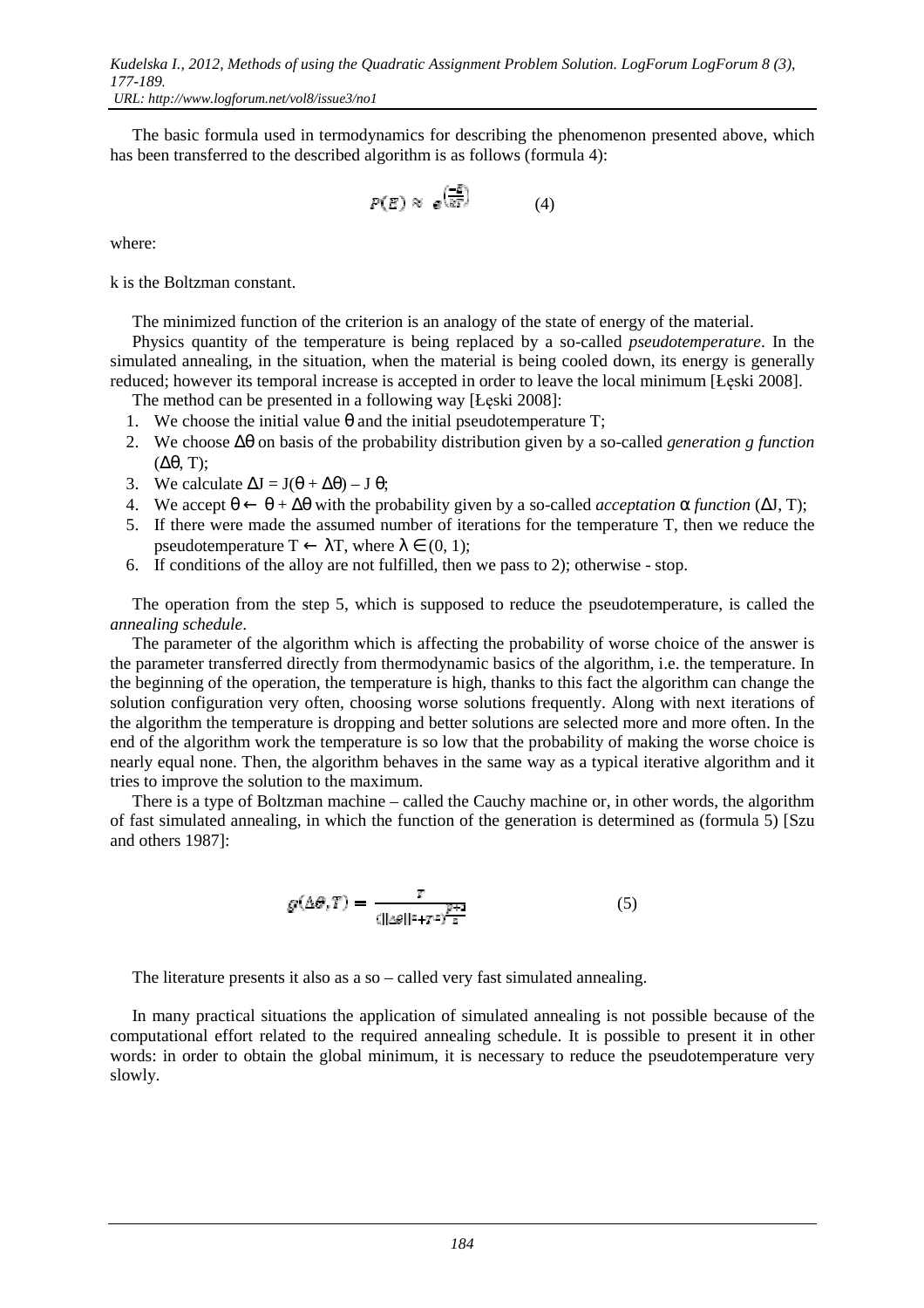## *Tabu Search*

 The Tabu Search Method has been accepted by Glover and Hansen to be an efficient technique for solving composite problems of optimization. Just like genetic algorithms, the determined method has the ability to lead the method to the local searching, in order to avoid the weak local optimum.

 The process of searching the space of solutions is being coordinated with strategies based on mechanisms of the memory, which characterize the TS algorithm.

Principal elements of the Tabu Search are [Bożejko and others 2010]:

- − The environment the sub-set of acceptable solutions;
- − The motion the function that transforms one solution into another;
- − The Tabu List the list that contains attributes of a certain number of solutions in question.

The main idea of the Tabu Search is to use the memory and remember solutions ore movements (changes). Along the course of search, it gathers information on researched space. Local choices depend on information gathered during the entire search. Basing on information recorded in the memory it forms limitations that protect the algorithm from coming back to areas of the space that have been already searched. These limitations depend from following aspects:

- − The frequency of recording determined data,
- − The timeliness of data recorded in the memory,
- − The impact of determined data on the quality of results obtained in the method.

In its following interactions, the algorithm searches the nearest area around the solution that has been found - in order to determine the new localization of the current solution. Therefore, it has to be defined the relation of the neighborhood for all elements of the determined space, in which we search solutions.

The memory structure stores information concerning all realized transformations. It might contain also other information, like for example: concerning the frequency of these transitions in time that has passed after the realization of one of these transitions. There are two types of memory in TS algorithms: the sort-term memory (The short-term memory is being exploited in every iteration and it serves to remember solutions that have been visited lately; its main task is to prevent choosing the movement operator that might lead to the formation of a loop in the algorithm and blocking it in a very small space of research [Glover, Laguna]) and the long-term memory (It stores information on the course of the process of searching, it allows to remember best solutions from searched areas of the space, instead of keeping only the best solution from the current neighborhood [Glover, Laguna]). Each of them is used by strategies, which are characteristic for them. Effects of their functioning can be seen in the form of the modification of the neighborhood  $N(x)$  for the current solution x. The modified neighborhood  $N^*(x)$  is the result of storing information concerning the process of searching that already took place [Glover, Laguna, Witczak 2010]

The Tabu Search Algorithm realizes fully the process of searching in the area of the nearest neighborhood of the current solution. The present solution is being replaced by a best solution in the neighborhood, even if this may cause the decrease of the level of quality. The process of searching uses the system of limitations put on the set remaining the part of the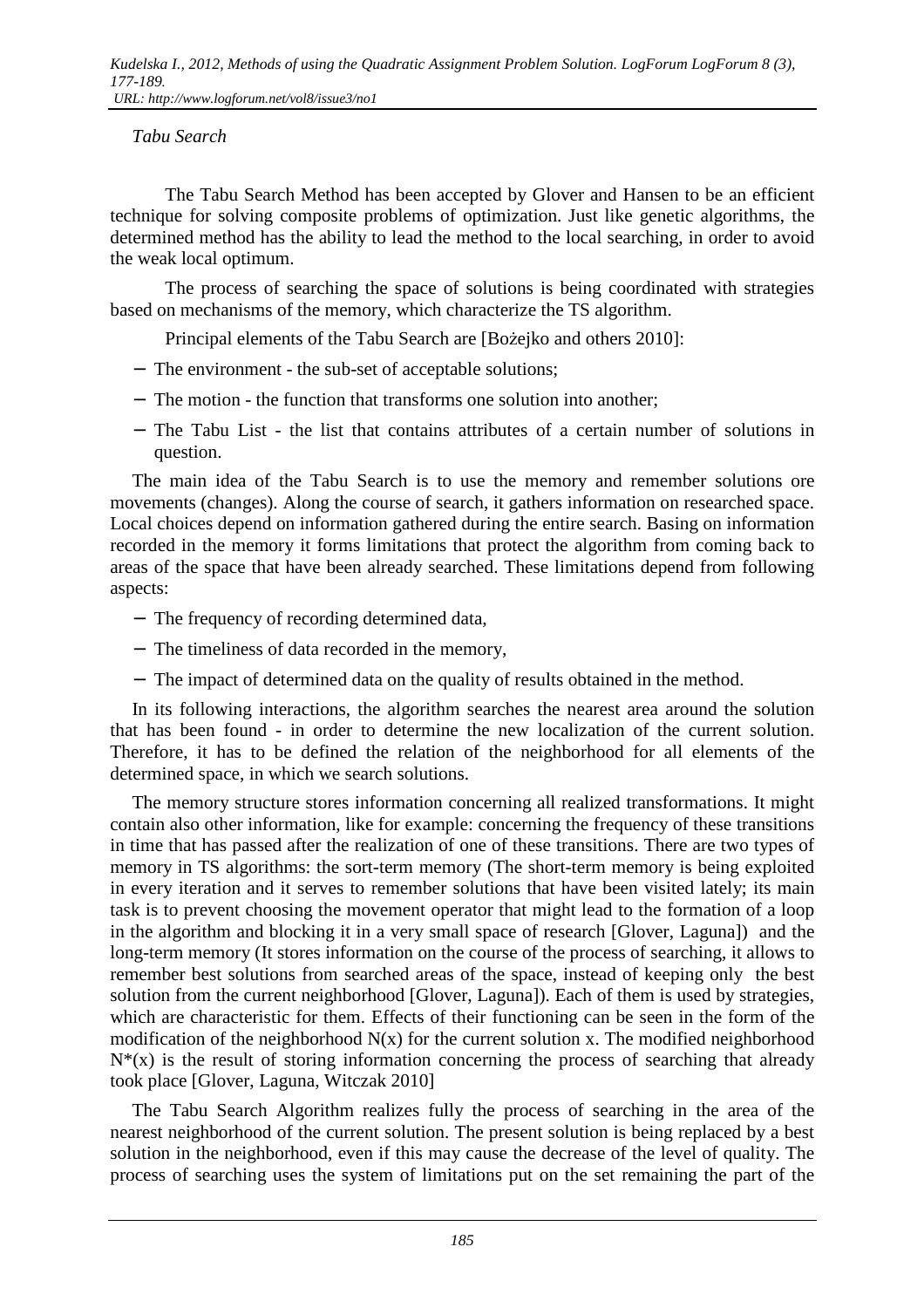*Kudelska I., 2012, Methods of using the Quadratic Assignment Problem Solution. LogForum LogForum 8 (3), 177-189. URL: http://www.logforum.net/vol8/issue3/no1* 

neighborhood. It is supposed to prevent the occurrence of the possibility of forming a loop in the algorithm and returning to the same, narrow areas of solutions. Solutions which earlier were accepted as current answers are being removed from the defined neighborhood. This way, a so-called tabu set is being created. Limitations used in the Tabu Search Method have the form of an absolute interdiction or certain restrictions.

The author present below an exemplary procedure of the Tabu Search [Komosiński 2010]:

The Tabu Search Procedure:

```
begin 
 INITIATE (zstart, xbest, T) 
x := xstart
 repeat 
        GENERATE (V ⊂ N(x))SELECT (x') // best f in V + aspiration
         UPDATE TABU_LIST(T) 
        if f(x') \le f (xbest) then xbest := x'
        x := x' until STOP CONDITION
```
end

It has been accepted to use following symbols:  $T$  – tabu set. V – list of candidates,  $N(x)$  – neighbourhood,  $f(x')$  – movement quality, x – initial solutions,  $xbest - accepting the solution  $x$  the be the best solution.$ 

In the presented procedure we deal with the selection of the initial solution x, and next - with accepting it to be the best solution. In the set of candidates from the neighborhood we choose the best one, taking into account the tabu information. Then, we update the structure of the memory.

Methods presented in this chapter have many various types of the extension and alterations, which could constitute a subject of individual chapters. Presented information concerning heuristics is only very general and it is described in order to bring the problem closer to the reader. However, those, who are interested in the question, are invited by the author to check the literature and websites enumerated in the references.

## **SUMMARY**

The QAP issue can be used in multiple real situations. One of first examples of its application was placing buildings in the university campus. This application has been described with details by J. W. Dickey and J. W. Hopkins. It has been named "campus planning model" and it was presented in the work Campus building arrangement using 8 TOPAZ in the year 1972. Its aim was to reduce the distance between buildings.

Next similar applications were: park planning (J. Bos Enviromental Management 1993), and the project of a hospital (Elshafei 1977). From the today's point of view, this problem can only be called historical. At present we use QAP for absolutely different and more complicated problems.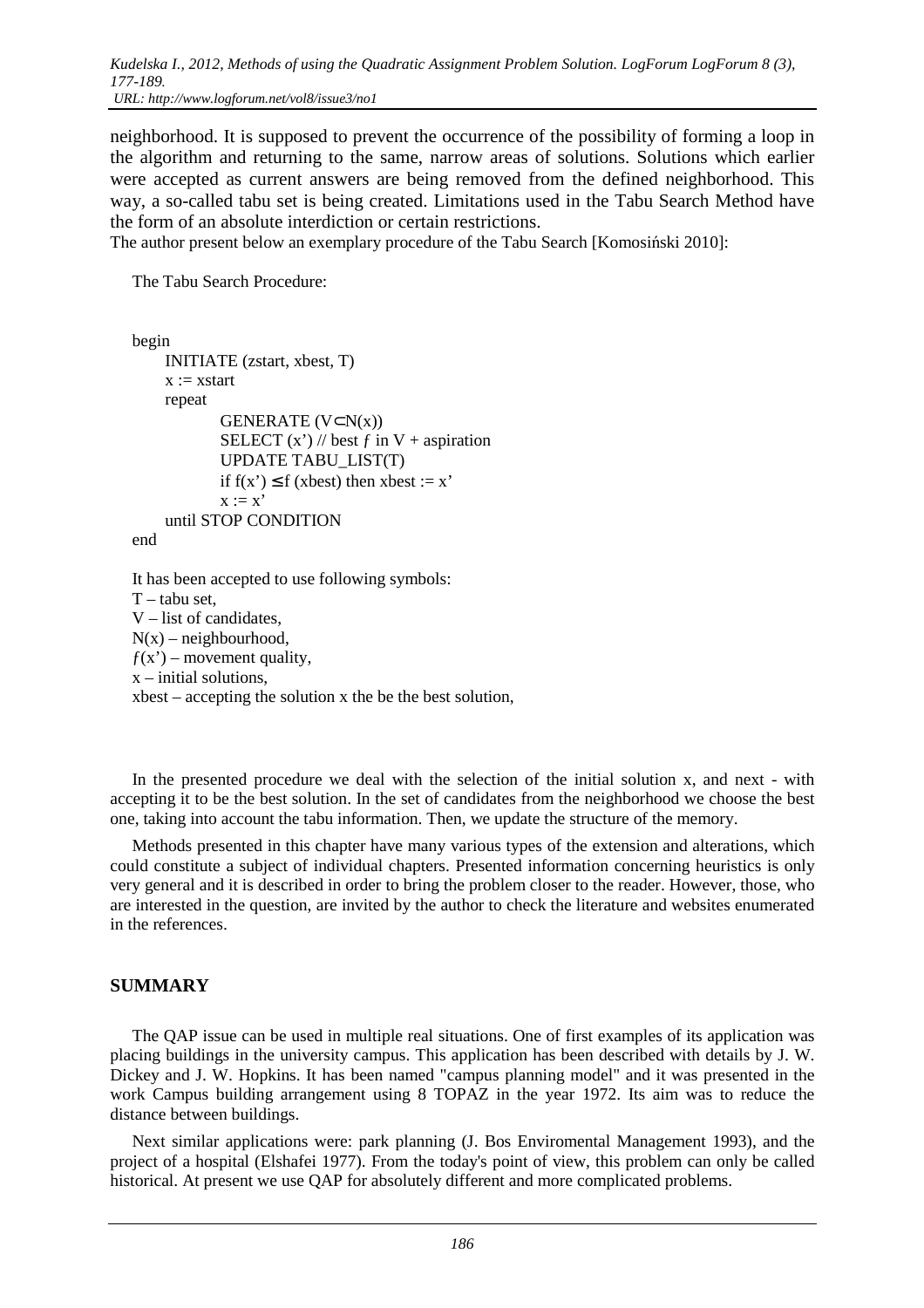Issues from the reality, just like other methods of solving problems, also evolved. The problem of placing buildings in a campus has been replaced by the problem of placing keys on the keyboard or on the steering panel. The minimization of distance between most frequently used keys is the objective this results with shorter time needed for writing a text. The problem has been presented in a model by M. A. Pollatschek, N. Gershoni and Y. T. Radday in their work Angewandte Informatik, presented in 1976. There are various similar evolutions of this problem, for example: localization of indicators on the steering board. In such case, the minimization encloses the distance between the most important and mutually related indicators.

Also the turbine runner problem has a very interesting application. Balancing the turbine of the engine is nature of this problem. Blades of the jet engine have different mass, these differences occur in the stage of production. The centre of gravity must agree with the pivot of the turbine. J. Mosevich used the QAP problem for this case and he has presented it in his work Balancong.

The QAP problem is still very difficult. Further progress and development in these areas will certainly lead to solutions for even more complex cases. Today, the majority of best solutions for large authorities in QAPLIB is obtained through metaheuristics.

## **REFERENCES**

- Anderson P., 2002, Introduction to Genetic Algorithms, Rochester Institute of Technology, Lecture, December 15
- Arabas J., 2001, Wykłady z algorytmów ewolucyjnych [Lectures on evolutionary algorithms], WNT, Warszawa
- Bartolomei-Suárez S., Egbelu Pius J., 2000, Quadratic assignment problem QAP with adaptable material handling, International Journal of Production Research, Vol. 38, No. 4, Taylor & Francis, pp 855-873
- Burkard R., Çela E., Karisch S. E., Rendl F., 2006, QAPLIB A Quadratic Assignment Problem Library, http://www.seas.upenn.edu/qaplib/ access: 19.07.2011r.
- Burkard R., Dell'Amico M., Martello S., 2009, Assignment Problems, Society for Industrial and Applied Mathematics, Philadelphia
- Çela E., 1998, The Quadratic Assignment Problem Theory and Algorithms, Kluwer Academic Publishers, Boston/London
- Christofides Nicos, Benavent Enrique, 1989, An Exact Algorithm for the Quadratic Assignment Problem on a tree, Operations Research, Vol. 37, No. 5, September - October
- Commander C. W., 2005, A Survey of the Quadratic Assignment Problem, with Applications, Morehead Electronic Journal of Applicable Mathematics, Issue 4,
- Cytowski J., 1996, Algorytmy genetyczne. Podstawy i zastosowania. Problemy współczesnej nauki. Teoria i zastosowania[Genetic algorithms. Fundamentals and applications. The problem of modern science. Theory and applications], Akademicka Oficyna Wydawnicza PLJ, Warszawa
- Geoffrion A. M., Graves G. W., 1976, Scheduling Parallel Production Lines with Changeover Costs : Practical Application of a Quadratic Assignment / LP Approach, Operations Research, Vol. 24, No. 4, July - August
- Gilmore P.C., 1962, Optimal and suboptimal algorithms for the quadratic assignment problem, SIAM Journal on Applied Mathematics 10, pp. 305 - 313
- Glover F., Laguna E., Taillard E., de Werra D., (eds.), 1993, Tabu search, Annals of Operations Research 41
- Goldberg D. E., 2003, Algorytmy genetyczne i ich zastosowania [Genetic algorithms and their applications], Wydawnictwa Naukowo Techniczne, Warszawa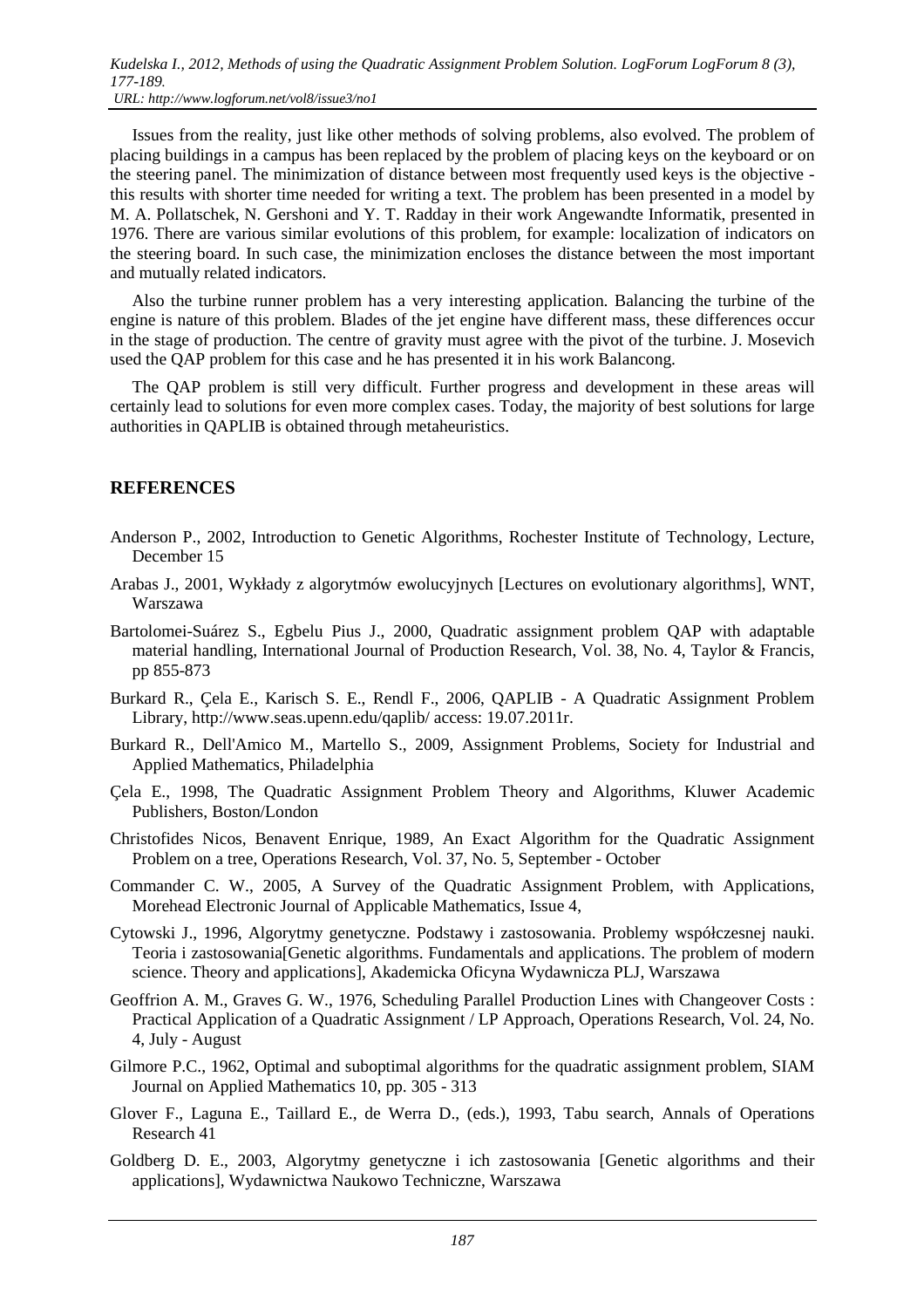Haupt R. L., Haupt S. E., 2004, Practical Genetic Algorithms, John Wiley&Sons, New Jersey

- James T., Rego C., Glover F., 2009, Multistart Tabu Search and Diversification Strategies for the Quadratic Assignment Problem, IEEE Transactions on Systems, MAN, and Cybernetics, part A, Systems and Humans, Vol. 39, No 3
- Ji P., Yongzhong Wu, Haozhao Liu, 2006, A Solution Method for the Quadratic Assignment Problem (QAP), The Sixth International Symposium on Operations Research and Its Applications (ISORA '06), pp. 106 - 117
- Juszkiewicz M., 2010, Zastosowanie algorytmu pszczelego w rozwiązaniu zagadnienia kwadratowego przydziału[The use of bees algorithm to solve quadratic assignment problems], Kraków
- Kirkpatrick S., Gelatt C., Vecchi M., 1983, Optimization by simulated annealing, [in:] Science, 220, p. 671 - 680
- Knosala R., 2002, Zastosowania metod sztucznej inteligencji w inżynierii produkcji [Applications of artificial intelligence in manufacturing engineering], Wydawnictwa Naukowo Techniczne, Warszawa
- Komosiński M., 2010, Optymalizacja: przeszukiwanie tabu [Optimization: Tabu Search], http://www.cs.put.poznan.pl/mkomosinski, access: 19.06.2011 r.
- Łęski J., 2008, Systemy neuronowo rozmyte [Neuro fuzzy systems], Wydawnictwa Naukowo Techniczne, Warszawa
- Metropolis N., Rosenbluth A. W., Rosenbluth N. M., Teller A. H., Teller E., 1953, Equation of state calculations by fast computing machines, [in:] Journal of Chemical Physics, 21 (6), p. 1087 - 1092
- Michalewicz Zb., 1996, Algorytmy genetyczne + struktury danych = programy ewolucyjne [Genetic Algorithms + Data Structures = Programs Evolutionary], Wydawnictwa Naukowo Techniczne, Warszawa
- Misevicius A., 2005, A Tabu Search Algorithm for the Quadratic Assignment Problem, Computational Optimization and Applications 30, pp. 96 - 111
- Morin T. L., Marsten R. E., 1976, Branch and Bound Strategies for Dynamic Programming, Operations Research, Vol. 24, No. 4, July - August,
- Povh J., 2008, Assignment Problems in Logistics, Logistics & Sustainable Transport, Vol. 1, Issue 3
- Rutkowska D., Piliński M., Rutkowski L., 1997, Sieci neuronowe, algorytmy genetyczne i systemy rozmyte [Neural Networks, Genetic Algorithms and fuzzy systems], PWN, Warszawa
- Rutkowski L., 2006, Metody i techniki sztucznej inteligencji [Methods and techniques of artificial intelligence], Wydawnictwo Naukowe PWN, Warszawa
- Sarker R., Newton C., 2002, A genetic algorithm for solving economic lot size scheduling problem, Computers and Industrial Engineering 42, p. 189 - 198
- Stützle T., 2006, Iterative local search for the quadratic assignment problem, Eur. J. Operations Research 174, pp. 1519 - 1539
- Tseng L., Liang S., 2006, A hybrid metaheuristic for the quadratic assignment problem, Comp. Opt. Appl. 34, pp. 85 - 113
- Witczak E., 2010, Zastosowanie algorytmów poszukiwania z tabu do optymalizacji układania planu zajęć [Application of tabu search algorithms for optimization scheduling], [in:] Studia i Materiały Informatyki Stosowanej [Studies and applied informatics materials], tom 2, nr 2, Bydgoszcz, p. 59 - 66
- Zhu W., Curry J., Marquez A., 2010, SIMD Tabu Search for the Qauadratic Assignment Problem with graphics hardware acceleration, International Journal of Production Research, Vol. 48, No. 4, pp. 1035 - 1047.